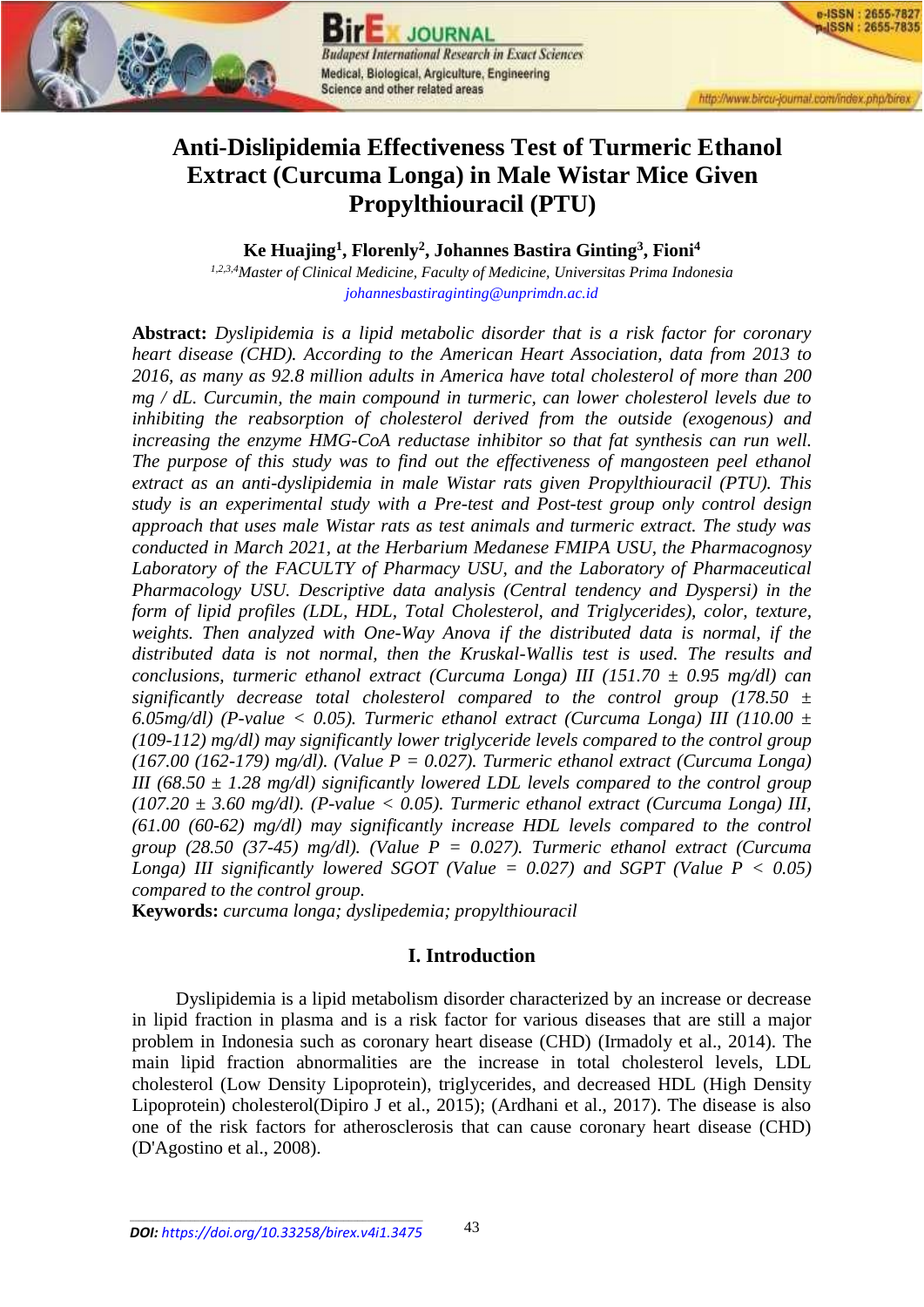According to American Heart Association data from 2013 to 2016, 92.8 million people or 38.2% of adults in the United States have total cholesterol over 200 mg/dl(Aparicio et al., 2021). Cardiovascular disease is the most common noncommunicable disease in the world and was the cause of 17.8 million deaths in 2017 (Wulansari, 2020). The number of heart disease sufferers in Indonesia reached 1,017 million people, while stroke sufferers reached 713,783 people in 2018 (Ministry of Health RI, 2018). Based on estimates from the AHA, 42.8% or 100,100,000 million American adults over the age of 20 have a total cholesterol level of 200 mg/dL (5.17 mmol/L) or higher(Dipiro J et al., 2015). According to Jeppsen et al, the higher the triglyceride levels in an individual's blood the higher the risk of developing cardiovascular disease in that individual(Tawfik, 2020).

From various research results, there are approximately 10,000 types of plants that have been utilized by the community for treatment, disease prevention as well as to increase endurance and restore the freshness of the body (Mursito, 2003). Drug use Natural ingredients also tend to be safer than chemical drugs (Hariana, 2007). One of these natural plants is turmeric which contains the main compound curcumin (Ariani, 2017); (Winarto, 2004). Apart from being an antioxidant, curcumin can reduce cholesterol levels due to inhibiting the reabsorption of cholesterol from outside (exogenous) and increasing the enzyme HmgCoA reductase inhibitor so that fat synthesis can run well (Komang and Laksmi, 2014); (Yunarto et al., 2019). The function of curcumin has been proven in a study of dyslipidemic patients in the Sawotratap village area of Sidoarjo Regency who were given turmeric extract for 12 days. Measurement of cholesterol levels was carried out before and after administration of turmeric rhizome extract. Based on the results obtained by using the Paired t-test analysis test, it is stated that there are significant differences in changes in blood lipid levels in research respondents (Gustomi Rima, 2015). The purpose of this study was to determine the effectiveness of the ethanolic extract of turmeric (Curcuma Longa) as an anti-dyslipidemia in male wistar rats given Propylthiouracil (PTU).

# **II. Review of Literature**

Turmeric is the species Curcuma domestica Val (Winarto, 2004), is a traditional medicinal plant (jamu) in Indonesia. The main chemical compounds contained in turmeric are curcuminoids or dyes, which are  $2.5 - 6%$ . Chemical components contained in turmeric rhizome include essential oils, starch, bitter substances, resins, cellulose and some minerals. Turmeric essential oil content is about 3-5% (Winarto, 2004). Turmeric has pharmacological effects such as blood circulation and vital energy, eliminating blockage of menstrual laxatives, anti-inflammatory (anti-inflammatory), facilitating childbirth, antibacterial, facilitating bile secretion (cholagogum), laxative fart (carminative) and moisturizing (astringent) (El-Sayed et al., 2011): (Manarin et al., 2019);(Rezzani, Franco and Rodella, 2019);(Sabale, Modi and Sabale, 2013). Dyslipidemia is defined as a lipid metabolism disorder characterized by an increase or decrease in the lipid fraction in plasma. There are several ways to screen or evaluate anti-dysipidemic activity, namely in vivo methods and in vitro methods (Jijith and Jayakumari, 2018; Untari and Pramukantoro, 2020). In Vivo methods include: Triton-induced dyslipidemic mouse model, PTU, and High-Fat Diet. In Vitro method with Caco-2 strain cells or measurement of HMG-CoA Reductase enzyme inhibitory activity.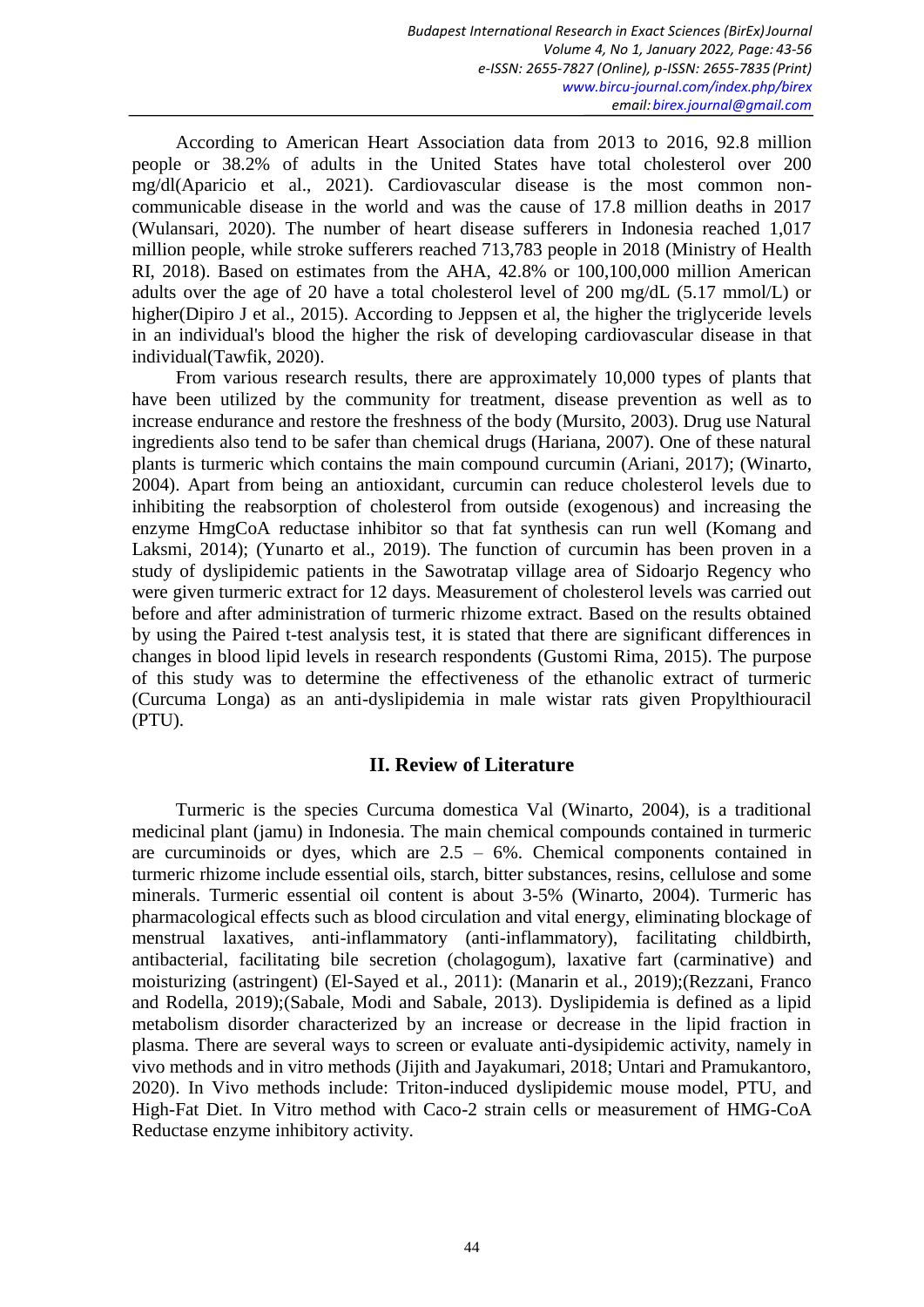# **III. Research Methods**

This study is an experimental study with a Pre-test and Post-test group only control design approach using male wistar rats as experimental animals, March 2021. The sample size in this study was calculated by the Federer formula:

| $(r-1)$ $(t-1)$ 15 |  |  |
|--------------------|--|--|
|                    |  |  |

Description:

r: Number of samples in each treatment group

t: Number of treatment groups

| $5(r-1)$ 15 |
|-------------|
| r-1 15/5    |
| r 3 + 1     |
| r 4         |

Based on the results of these calculations, it can be concluded that at least 4 male wistar rats (Rattus norvegicus) are needed in each treatment group. Rat body weight in the range of 180-200gram and have an age between 2-4 months.

| N <sub>0</sub> | <b>Variable</b>      | <b>How to Measure</b>                         | <b>Measuring</b><br>instrument | <b>Measurement</b><br><b>Results</b> | <b>Measuring</b><br><b>Scale</b> |
|----------------|----------------------|-----------------------------------------------|--------------------------------|--------------------------------------|----------------------------------|
| 1.             | of<br>Dosage         | The<br>weight<br>and                          | Analytical                     | 1. Control                           | ordinal                          |
|                | turmeric             | volume<br>of<br>the                           | balances and                   | Standard<br>2.                       |                                  |
|                | ethanol extract      | and<br>the<br>extract                         | volumetric                     |                                      |                                  |
|                | (Curcuma             | extract vehicle were                          | flasks.                        |                                      |                                  |
|                | Longa)               | measured using an                             |                                |                                      |                                  |
|                |                      | analytical balance                            |                                |                                      |                                  |
|                |                      | and a volumetric<br>flask.                    |                                |                                      |                                  |
| 2.             | Lipid Profile        | Lipoprotein                                   | Spectroscopic                  | In $mg/dl$                           | Ratio                            |
|                |                      | analysis that<br>can                          |                                |                                      |                                  |
|                |                      | blood<br>measure                              |                                |                                      |                                  |
|                |                      | levels<br>of<br>total                         |                                |                                      |                                  |
|                |                      | <b>LDL</b><br>cholesterol,                    |                                |                                      |                                  |
|                |                      | <b>HDL</b><br>cholesterol,                    |                                |                                      |                                  |
|                |                      | cholesterol,<br>and                           |                                |                                      |                                  |
| 3.             |                      | triglycerides.                                |                                |                                      |                                  |
|                | Total<br>Cholesterol | combined<br>The<br>of<br><b>LDL</b><br>amount | Autocheck <sup>®</sup>         | In $mg/dl$                           | Ratio                            |
|                | Level                | <b>HDL</b><br>cholesterol,                    |                                |                                      |                                  |
|                |                      | cholesterol,<br>and                           |                                |                                      |                                  |
|                |                      | triglycerides<br>in                           |                                |                                      |                                  |
|                |                      | every deciliter of                            |                                |                                      |                                  |
|                |                      | blood                                         |                                |                                      |                                  |
| 4.             | Weight               | Weighed<br>using a                            | analytical                     | In grams                             | Ratio                            |
|                |                      | scale                                         | balance                        |                                      |                                  |

**Table 1.**Aspects of Measurement of Research Variables

# **3.1 Tool**

Surgical instruments, laboratory glassware, aluminum foil, blender (Miyako), porcelain cup, desiccator, incubator, slide, cover glass, porcelain crucible, drying cabinet,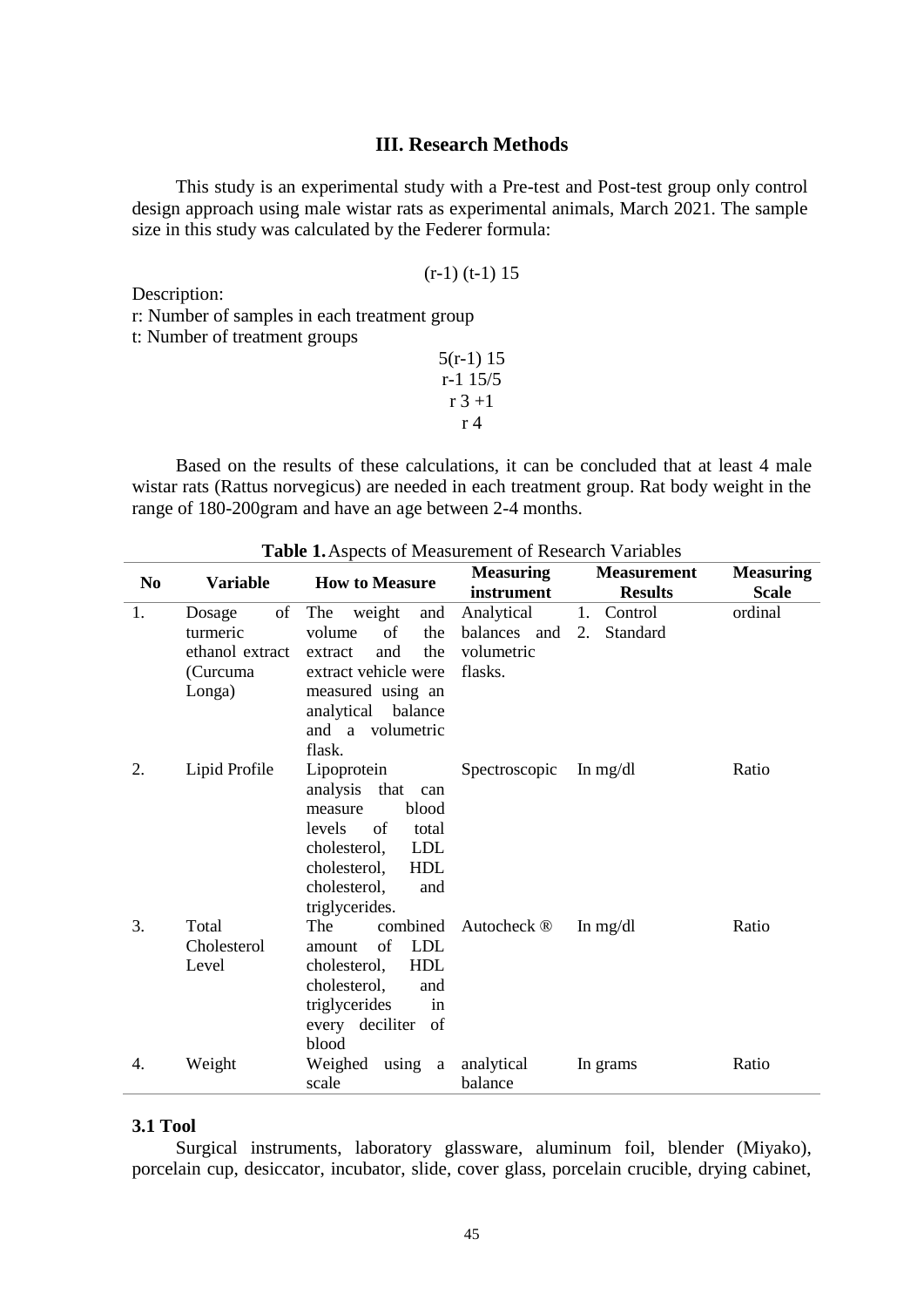microtube, light microscope, analytical balance (Vibra AJ), oral sonde, oven electric (Stork), water bath (Yenaco), tube clamp, test tube rack, rotary evaporator, centrifugator, set of moisture determination apparatus, UV spectrophotometer (Microlet 3000), injection syringe, furnace (Nabertherm), test tube, animal scale ( Presica).

# **3.2 Ingredient**

The materials used in this study were turmeric (Curcuma Longa), ethanol, Aquades, Na-CMC (Sodium-Carboxyl methylcellulose), simvastatin, husks, rat food pellets, phytochemical screening reagents, and ketamine.

# **3.3 Research Procedure**

# **a. Making Turmeric Simplicia (Curcuma Longa)**

The identified turmeric (Curcuma Longa) was washed with running water, then drained and spread on parchment paper until the water was absorbed, after which the turmeric (Curcuma Longa) sample was weighed. Then the material is air-dried. The weight of the dry material was weighed. Dry ingredients from turmeric (Curcuma Longa) are ground into powder and form simplicia(Kosasih et al., 2019).

# **b. Making Turmeric (Curcuma Longa) Ethanol Extract**

Turmeric simplicia (Curcuma Longa) was then weighed as much as 200 grams each, then weighedextraction using maceration technique with 96% ethanol solvent. Let stand for 5 days, the container must be protected from direct light or light while stirring frequently, shred, squeeze, wash the dregs with enough liquid to obtain 4 L. Then the simplicia is transferred to a closed vessel, leave in a cool place, protected from light for 2 day. Then this simplicia is filtered. The results obtained were concentrated by using a Rotary Evaporator until most of the solvent evaporated which was then continued by the evaporation process on a water bath until a thick extract was obtained (ethanol extract).Turmeric / Curcuma Longa) (Depkes RI, 1979).

### **c. Phytochemical Screening**

In the phytochemical test study using a modified Fansworth method consisting of identification of phenols, steroids/triterpenoids, terpenoids, saponins, flavonoids, tannins and alkaloids. (Widowati et al., 2016, 2017, 2018).

1. Phenol Identification

Testing is carried out on the plate in drops, the sample is added with FeCl3 (1% in water/ethanol), if there is a green/red/purple/blue/black color change, it indicates the presence of phenol content.

2. Identification of Steroids/Triterpenoids

The sample was stored on a drip plate, then added with anhydrous acetic acid until submerged, left for 10-15 minutes, then added 1 drop of concentrated sulfuric acid (H2SO4). If there is a green/blue color change indicates the presence of steroids, the presence of a red/orange precipitate indicates the presence of triterpenoids.

- 3. Identification of Saponins The sample was dissolved in aquadest and shaken vigorously, then observed what happened, the saponin content was indicated by the formation of a stable foam above the solution.
- 4. Identification of Tannins

The sample is immersed in taThe reaction tube with 2N HCl solution was then heated on a water bath for 30 minutes and a positive reaction was indicated by the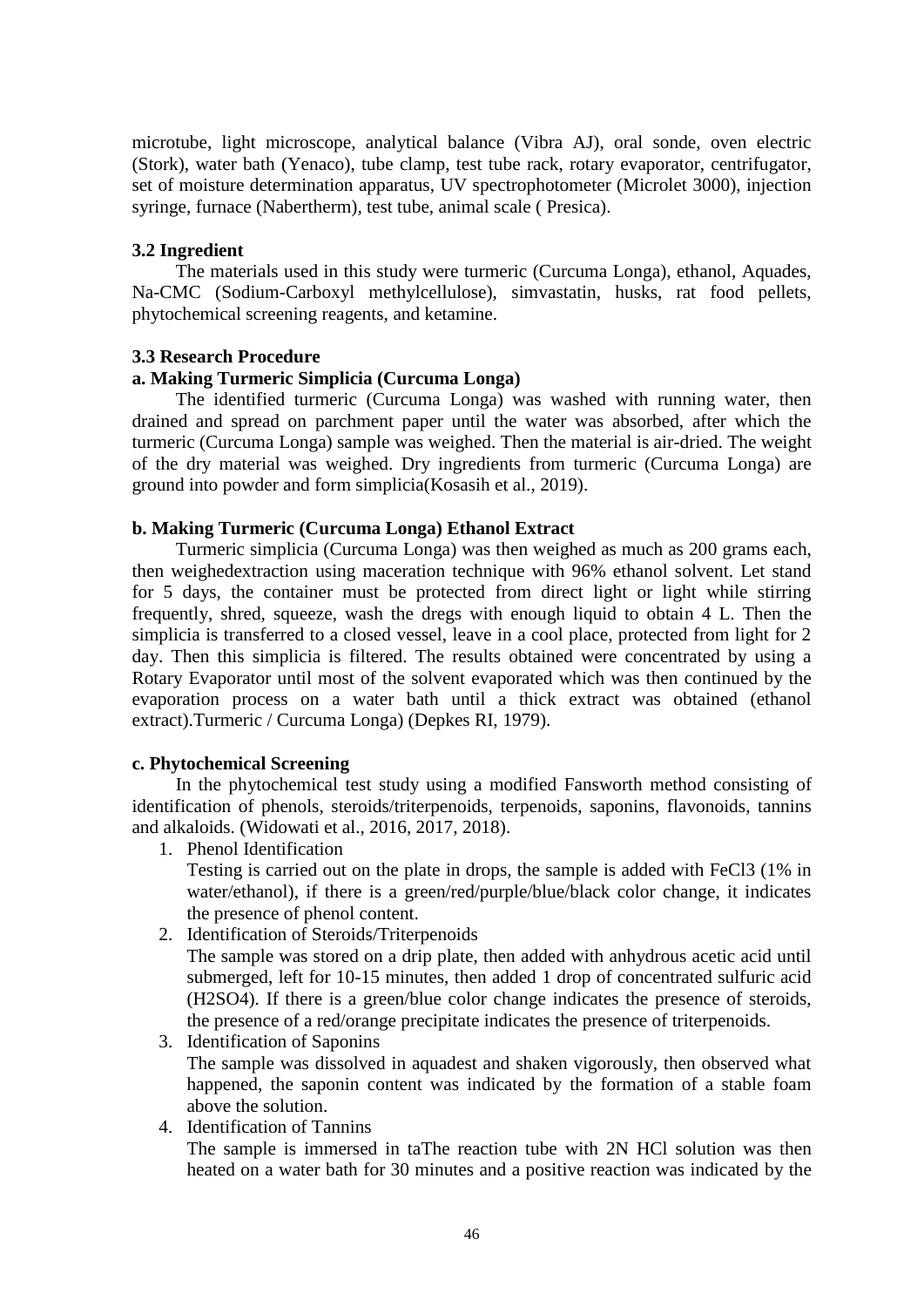formation of orange/red in the amyl alcohol layer (top layer).

5. Terpenoid Identification

The sample is placed on the plate the next drop is added vanillin and H2SO4 solution, a positive reaction is indicated by a color change that occurs to a purple color.

6. Identification of Flavonoids

The sample is put in the tubereaction containing Mg/Zn granules and then added 2N HCl solution, then incubated for 5-10 minutes and added amyl alcohol solution to the filtrate. A positive reaction is indicated by the formation of a red-orange color.

7. Identification of Alkaloids

The sample was added with 10% ammonia solution, then extracted with chloroform and formed 2 layers, the bottom layer was transferred to a new test tube and 2N HCl was added then the acid layer (top layer) was transferred back to a new test tube and added Dragendrof solution. A positive reaction is indicated by the formation of a yellow to brick red precipitate.

# **d. Anti-Dyslipidemic Effect Test**

a. Preparation of 0.5% Na CMC Suspension

As much as 0.5 grams of Na CMC was sprinkled into a mortar containing 10 mL of hot distilled water. Let stand for 15 minutes until a transparent mass is obtained, crushed to form a gel and diluted with a little distilled water, then poured into a 100 mL volumetric flask, plus distilled water to the mark. This suspension will be used further in the next stage as a dispersing medium in making oral suspensions (colloids).(Mutia and Chiuman, 2019)

b. PTU suspension manufacture

A total of 100 mg of PTU was ground in a mortar to a powder, then 0.5% Na CMC suspension was added and then put into a 10 ml volumetric flask. The volume is made up with 0.5% Na CMC suspension to the limit line(Untari and Pramukatoro, 2020).

*c.* Turmeric Extract Suspension (Curcnuma Longa).

A total of 1.2 grams of turmeric extract (Curcnuma Longa) was put into a mortar and added 0.5% Na CMC suspension little by little while grinding until homogeneous and then put into a 10 mL volumetric flask. The volume was made up with 0.5% Na CMC suspension to the mark line.(Mutia and Chiuman, 2019).

- d. Simvastatin Suspension Manufacturing A total of 10 mg of simvastatin was ground in a mortar to a powder, then 0.5% Na CMC suspension was added and then put into a 25 mL volumetric flask. The volume was made up with 0.5% Na CMC suspension to the mark line(Fouad and Jresat, 2013; Aldahmash and El-Nagar, 2016).
- e. Induction of Dyslipidemia in Experimental Animals The induction process was carried out by giving Propylthiouracil (PTU) to experimental animals for 14 days. Propylthiouracil (PTU) is given as an oral suspension at a dose of 12.5 mg/day (1.25 ml/day) in 2 divided doses.(Subhawa Harsa, 2014; Untari and Pramukantoro, 2020)
- f. Testing on Test Animals A week before the intervention was carried out on all experimental animals, the experimental animals were first acclimatized to a laboratory environment. After that, all wistar rats were induced using Propylthiouracil (PTU), except from the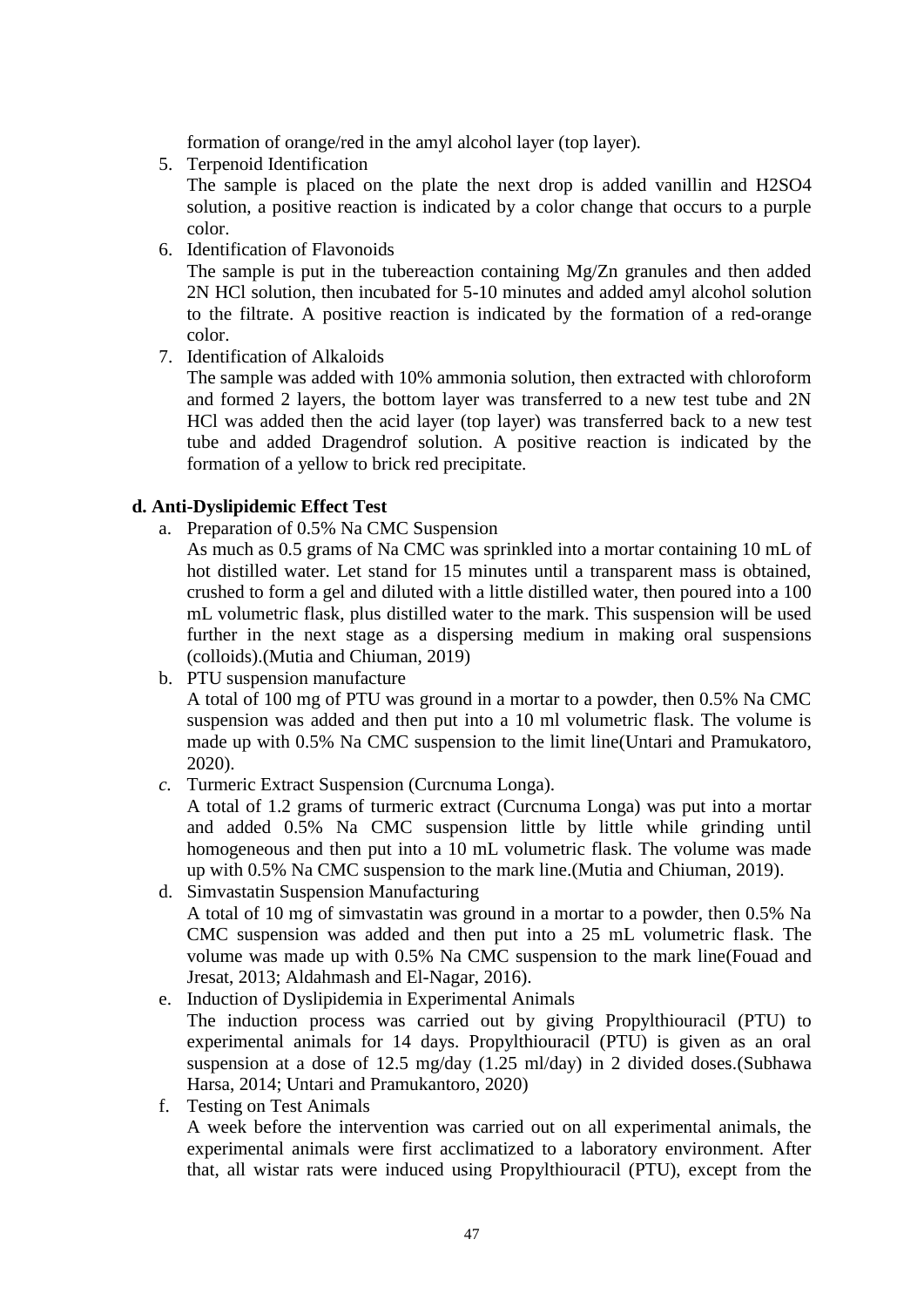normal group. After 14 days, the test animals with total cholesterol 240 mg/dl were declared to have dyslipidemia. However, before measuring total cholesterol levels, all rats were fasted for at least 8 hours. The test animals were divided into 6 groups and each consisted of 4 experimental animals. Doses of turmeric ethanol extract and simvastatin as a standard group, were determined based on previous studies(Olayinka et al., 2014; Batubara, Sabri and Tanjung, 2017; Worotikan, Tuju and Kawuwung, 2017; Abarikwu et al., 2020). The treatment experienced by each rat in the group was as follows:

| N <sub>0</sub> | <b>Test Group</b>                                                         | <b>Treatment</b>                                                                                                                                         |
|----------------|---------------------------------------------------------------------------|----------------------------------------------------------------------------------------------------------------------------------------------------------|
| 1.             | Normal                                                                    | Test animals were not given any particular treatment and<br>were only given food and drink on an ad libitium basis.                                      |
| 2.             | Control                                                                   | Test animals were given 1 ml of 0.5% Na CMC suspension<br>once a day for 14 days. Food and drinks are provided ad<br>libitum.                            |
| 3.             | Standard<br>$(25 \text{ mg/kgBW})$                                        | Test animals were given simvastatin oral suspension 5 ml/kg<br>once a day for 14 days. Food and drinks are provided ad<br>libitum.                       |
| 4.             | Turmeric Extract (Curcuma<br>Longa) - I (300 mg/ $kgBW$ )                 | Test animals were given Turmeric Extract (Curcuma Longa)<br>at a dose of 2.5 ml/kgBW once a day for 14 days. Food and<br>drinks are provided ad libitum. |
| 5.             | Turmeric Extract (Curcuma<br>$Longa) - II$<br>$(600 \text{ mg/kgBW})$     | Test animals were given Turmeric Extract (Curcuma Longa)<br>at a dose of 5 ml/kgBW once a day for 14 days. Food and<br>drinks are provided ad libitum.   |
| 6.             | Turmeric Extract (Curcuma<br>$Longa)$ - $III$<br>$(1200 \text{ mg/kgBW})$ | Test animals were given Turmeric Extract (Curcuma Longa)<br>at a dose of 10 ml/kgBW once a day for 14 days. Food and<br>drinks are provided ad libitum.  |

**Table 2.** Description of the Treatment of Each Group

### **e. Measurement of Lipid Profile Parameters**

Before taking blood, rats were fasted for at least 8 hours before taking blood. Blood was drawn by direct withdrawal from the rat heart as much as 1 ml. It was put into a microtube and allowed to stand for  $\pm 20$  minutes. Then the blood was centrifuged at 3000 rpm for 15 minutes to obtain rat blood serum. Lipid profiling was determined by the colorimetric method. Lipid profile examination was carried out at the Health Laboratory, North Sumatra Provincial Health Office.

# **g. Measurement of SGOT and SGPT Biochemical Parameters**

Blood was drawn by direct withdrawal from the rat heart as much as 1 ml. It was put into a microtube and allowed to stand for  $\pm 20$  minutes. Then the blood was centrifuged at 3000 rpm for 15 minutes to obtain rat blood serum. The determination of SGOT and SGPT levels is based on enzymatic reactions using the Dyasis® reagent kit. The procedure for determining the activity of SGOT and SGPT catalysts is based on the working procedure of Dyasis®. SGOT and SGPT examinations were carried out at the Health Laboratory, North Sumatra Provincial Health Office.

#### **3.4 Data Analysis**

The research data were then analyzed using the SPSS 25 program. The research data were analyzed descriptively (Central tendency and Dyspersion) from the research data in the form of lipid profiles (LDL, HDL, Total Cholesterol, and Triglycerides), color, texture,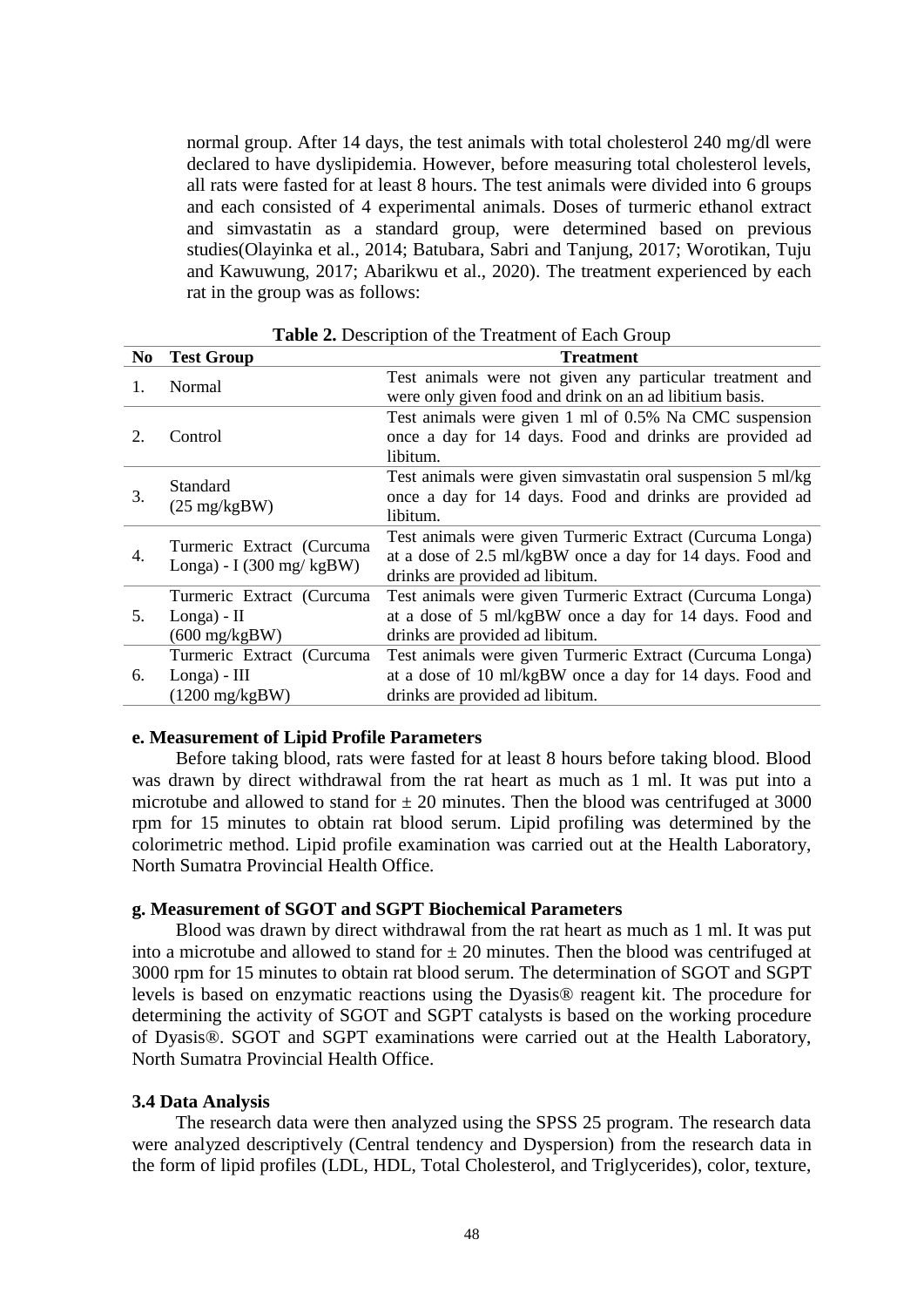weight. Then the research data in the form of lipid profiles were analyzed by One-Way Anova if the data were normally distributed with a follow-up test in the form of the Post Hoc Tukey HSD test to see significant differences between treatments. However, as an alternative test if the data is not normally distributed, the Kruskall-Wallis test is used as an alternative test.

# **IV. Discussion**

#### **4.1 Results**

### **a. Extract Characteristics**

After Extraction was carried out by maceration method on samples of ethanolic turmeric (Curcuma Longa) and the characteristics of the extract were as follows.

| <b>Table 3.</b> Turmeric (Curcuma Longa) Ethanol Extract Characteristics |  |  |  |  |
|--------------------------------------------------------------------------|--|--|--|--|
|--------------------------------------------------------------------------|--|--|--|--|

| <b>Characteristics</b>           | Mark             |
|----------------------------------|------------------|
| Fresh Simplicia Weight (gr)      | $500 \text{ gr}$ |
| Dry Simplicia Powder Weight (gr) | $214$ gr         |
| Solvent Volume (ml)              | $2120$ ml        |
| Extract Weight (gr)              | $15.22$ gr       |
| Yield $(\%)$                     | 7.22%            |

From data from the table above, it can be seen that from 500 grams of turmeric (Curcuma Longa), 15.22 grams of extract were found. Thus, the yield obtained from the ethanol extract of turmeric (Curcuma Longa) was 7.22%.

#### **b. Phytochemical Screening**

Results Phytochemical screening on samples of turmeric ethanol extract (Curcuma Longa) can be seen in the following table.

| Phytochemicals          | ، ب<br><b>Reactor</b>  | <b>Results</b>     |
|-------------------------|------------------------|--------------------|
| Alkaloids               | <b>Bouchardart</b>     | $+$                |
|                         | Mayer                  | $^{+}$             |
|                         | Dragondrop             |                    |
|                         | Wagner                 | $+$                |
| <b>Saponins</b>         | Aquadest + Alcohol 96% |                    |
| Flavonoids              | FeCl <sub>3</sub> 5%   | $^{+}$             |
|                         | $Mg(s) + HCl(p)$       |                    |
|                         | <b>NaOH 10%</b>        |                    |
|                         | H2SO4(p)               |                    |
| <b>Tannins</b>          | FeCl <sub>3</sub> 1%   | $^{+}$             |
| Steroids and Terpenoids | Salkowsky              |                    |
|                         | Liberman Bouchard      | $\hspace{0.1mm} +$ |

| <b>Table 4.</b> Results of Phytochemical Screening of Turmeric Ethanol Extract (Curcuma |  |
|-----------------------------------------------------------------------------------------|--|
| Longa)                                                                                  |  |

From data from the table above, it can be seen that the ethanol extract of turmeric (Curcuma Longa) contains several phytochemical compounds including Alkaloids, Saponins, Flavonoids, Tannins, and Steroids and Terpenoids.

#### **c. Evaluation of Anti-Dyslipidemic Effect**

All parameters evaluated in this study including body weight, total cholesterol, lipid profile, levels of SGOT, and SGPT were analyzed for normality of the data using the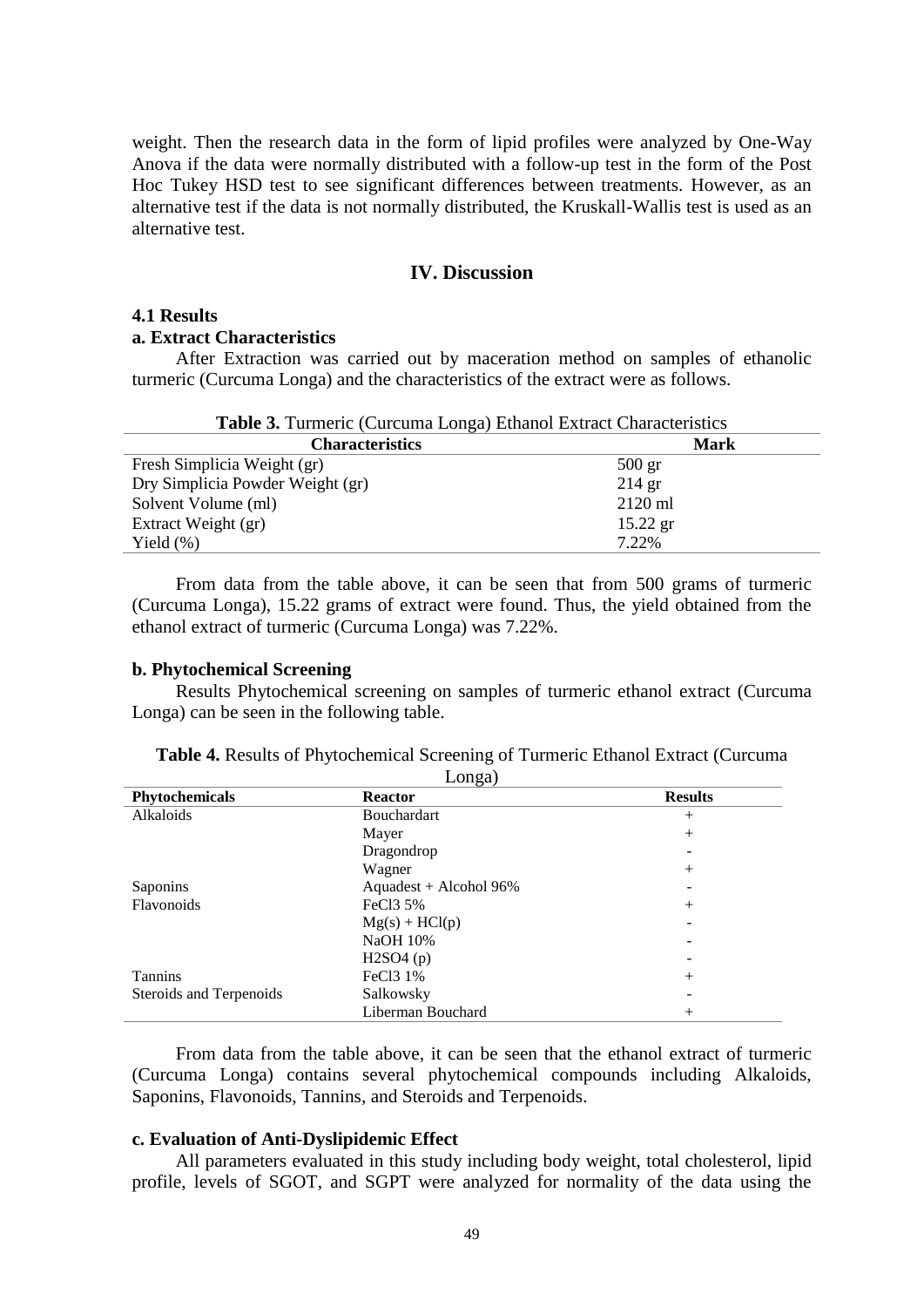Shapiro-Wilk test. The results of the normality analysis can be seen in the table below.

|                                           |                          | Parameters |                          |
|-------------------------------------------|--------------------------|------------|--------------------------|
| <b>Parameter</b>                          |                          | P value    | <b>Data Distribution</b> |
| Weight                                    |                          | 0.399      | Normal                   |
| <b>Total Cholesterol Before Induction</b> |                          | < 0.05     | Abnormal                 |
| <b>Total Cholesterol After Induction</b>  |                          | < 0.05     | Abnormal                 |
| Lipid Profile                             | <b>Total Cholesterol</b> | 0.445      | Normal                   |
| <b>After Treatment</b>                    | Triglycerides            | 0.004      | Abnormal                 |
|                                           | <b>HDL</b> levels        | < 0.05     | Abnormal                 |
|                                           | LDL levels               | 0.143      | <b>Normal</b>            |
| <b>SGOT</b> level                         |                          | < 0.05     | Abnormal                 |
| <b>SGPT</b> level                         |                          | 0.056      | Normal                   |

**Table 5.** Results of Data Normality Test with Shapiro-Wilk Test on All Research Parameters

From the table data above, it can be seen that the data on body weight, total cholesterol and LDL levels from the lipid profile after treatment, and SGPT levels had normal data distributions, while other parameters included: total cholesterol before and after induction, triglyceride levels, HDL levels, and SGOT levels were not normally distributed. Based on the data distribution, data with normal data distribution were analyzed using parametric statistics, while non-normal data were analyzed using nonparametric statistics.

# **d. Weight**

To uniform the weight of the mice used in this study, all the mice used in this study were weighed first. Then a comparison was made on the whole body weight of the rats. The results of this comparison can be seen in the following table.

| <b>Treatment Group</b>                        | Weight (grams) | P value |       |
|-----------------------------------------------|----------------|---------|-------|
|                                               | mean           | SD.     |       |
| Normal                                        | 235.00         | 37.75   |       |
| Standard                                      | 240.70         | 15.62   |       |
| Control                                       | 249.00         | 23.77   | 0.968 |
| Turmeric (Curcuma Longa) Ethanol Extract I    | 247.00         | 25.50   |       |
| Turmeric (Curcuma Longa) Ethanol Extract -II  | 234.50         | 24.52   |       |
| Turmeric (Curcuma Longa) Ethanol Extract -III | 240.55         | 13.87   |       |

**Table 6.** Comparison of Initial Body Weight of Rats in All Treatment Groups

From data the table above can be seen that the P value  $> 0.05$  (P value = 0.968) which means that there is no significant difference in the initial body weight of the mice used in this study. The weight range of rats used in this study ranged from 210-300grams which were evenly distributed in each treatment group.

### **e. Total Cholesterol**

In evaluating the anti-dyslipidemic effect of turmeric ethanol (Curcuma Longa), a high-fat diet was administered to the control group, standard, turmeric ethanol extract (Curcuma Longa)-I, II, and III. Before and after administration of PTU, total cholesterol in all mice was measured and all data on total cholesterol were analyzed by non-parametric statistics. The results of the analysis can be seen in the following table.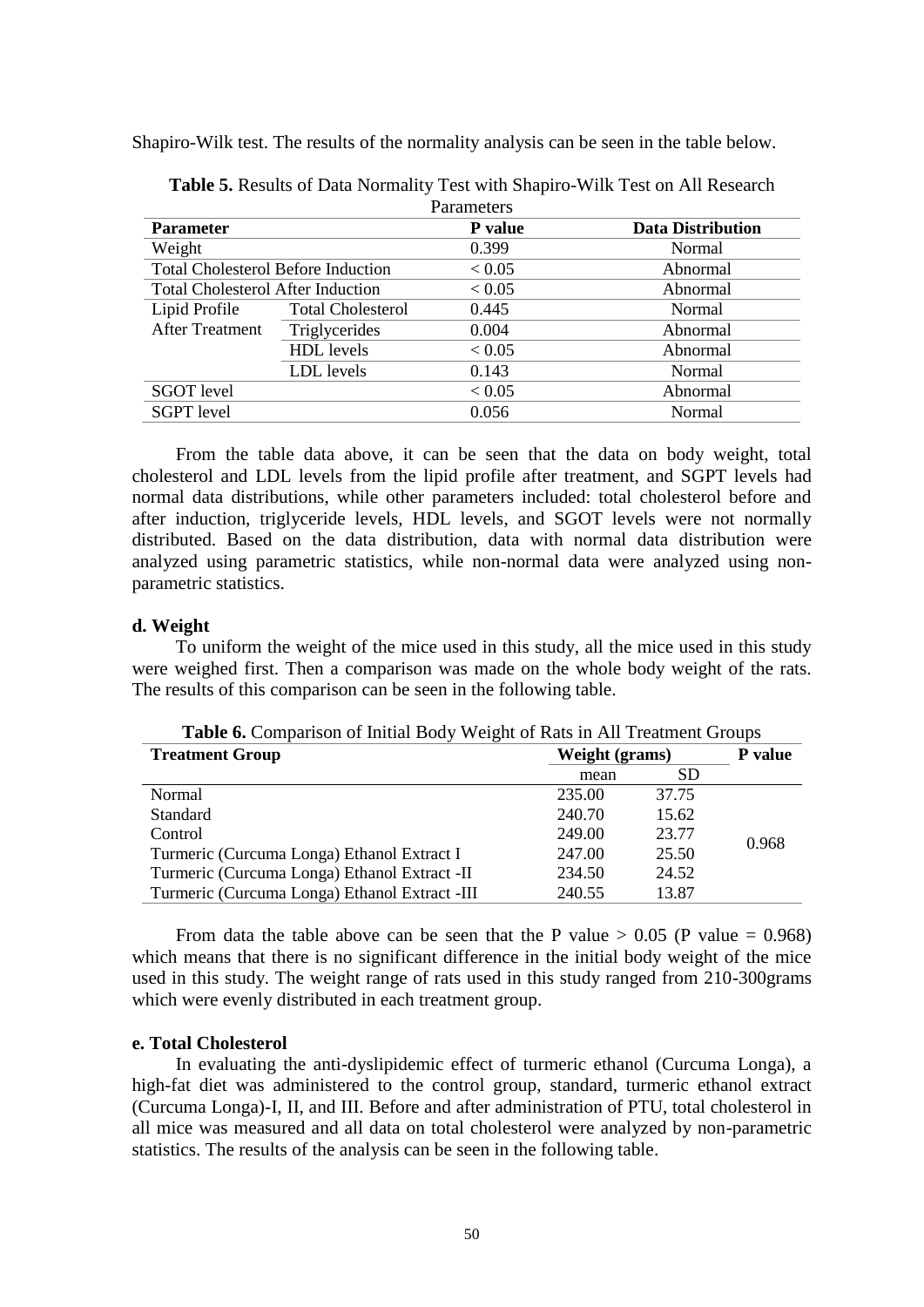| <b>Treatment Group</b>                        | <b>Total Cholesterol (mg/dL)</b> |                        |  |  |
|-----------------------------------------------|----------------------------------|------------------------|--|--|
|                                               | <b>Before Induction</b>          | <b>After Induction</b> |  |  |
| Normal                                        | 117.00 (110-115)                 | 118.50 (111-123)b      |  |  |
| <b>Standard</b>                               | 11,300 (110-117)                 | 211.00 (209-211)a      |  |  |
| Control                                       | 116.50 (110-115)                 | 210.00 (210-214)b      |  |  |
| Turmeric (Curcuma Longa) Ethanol Extract -I   | 116.00 (110-115)                 | 210.50 (208-212)b      |  |  |
| Turmeric (Curcuma Longa)-II . Ethanol Extract | 112.50 (100-110)                 | 210.00 (209-214)b      |  |  |
| Turmeric (Curcuma Longa) Ethanol Extract-III  | 117.00 (117-125)                 | 209.50 (208-214)b      |  |  |
| P value                                       | 0.882                            | 0.027                  |  |  |

**Table 7.** Comparison of Total Cholesterol Before and After Administration of PTU (Propylthiouracil) in All Treatment Groups

Data is displayed as Median (Range). The P value was obtained from the Kruskal-Wallis analysis; Different superscripts in the same column show significant differences

From data the table above can be seen that before being given a high-fat diet, the total cholesterol of rats before being given a high-fat diet in all treatment groups did not show a significant difference (P value  $= 0.882$ ). This shows that the total cholesterol data of rats before being given a high-fat diet is uniform. However, the total cholesterol in all groups of rats after being given a high-fat diet showed a different distribution, where only the control group, standard, Turmeric extract (Curcuma Longa)-I, II, and III showed uniform total cholesterol.

# **f. Lipid Profile**

On At the end of the study, all mice were terminated for blood collection and analysis of lipid profile and liver function (SGOT/SGPT). Comparison of lipid profiles in all rat treatment groups can be seen in the table below.

|                              | <b>Lipid Profile</b>         |                   |                            |                 |  |
|------------------------------|------------------------------|-------------------|----------------------------|-----------------|--|
| <b>Treatment Group</b>       | <b>Total</b><br>Cholesterol* |                   | Triglycerides**<br>$LDL^*$ |                 |  |
| Normal                       | $133.00 \pm 2.40a$           | 97.50 (97-100)a   | $53.50 \pm 1.64a$          | $61.50(61-64)a$ |  |
| Standard                     | $147.50 \pm 0.58$            | 103.00 (101-105)b | $63.00 \pm 1.27$ b         | $60.50(60-63)a$ |  |
| Control                      | $178.50 \pm 6.05c$           | 167.00 (162-179)c | $107.20 \pm 3.60c$         | $28.50(37-45)b$ |  |
| Turmeric Ethanol Extract I   | $168.25 \pm 1.50d$           | 133.50 (133-135)d | $83.75 \pm 2.62$ d         | 57.50 (56-59)b  |  |
| Turmeric Ethanol Extract II  | $163.25 \pm 2.22e$           | 120.50 (119-122)e | $77.50 \pm 1.29e$          | $61.50(61-63)a$ |  |
| Turmeric Ethanol Extract III | $151.70 \pm 0.95e$           | 110.00 (109-112)f | $68.50 \pm 1.28$ f         | $61.00(60-62)a$ |  |
| <b>P</b> value               | < 0.05                       | 0.027             | < 0.05                     | 0.027           |  |

**Table 8.** Comparison of Lipid Profiles in All Treatment Groups of Rats

\*Data is displayed as Mean ± SD. The P value was obtained from One Way ANOVA analysis; \*\*Data is displayed as Median (Range). The P value was obtained from the Kruskal-Wallis analysis; Different superscripts in the same column show significant differences

From data the table above can be seen that all lipid profile data in all treatment groups showed significant differences.

- a. Total cholesterol in all rat treatment groups showed a significant difference, this can be seen from the P value < 0.05. The lowest average total cholesterol was found in the normal group, namely  $133.00 \pm 2.40$  mg/dL, followed by the standard group at 147.50  $\pm$  0.58 mg/dL, the Turmeric (Curcuma Longa) ethanol extract group I, II, III, and the group with total cholesterol. the highest was the control group at  $178.50 \pm 6.02$  mg/dL;
- b. Triglyceride levels in all treatment groups also showed significant differences, this can be seen from the P value  $< 0.05$  (P value  $= 0.027$ ). The tendency for the lowest triglyceride levels was found in the normal group, namely 97.50 mg/dL, followed by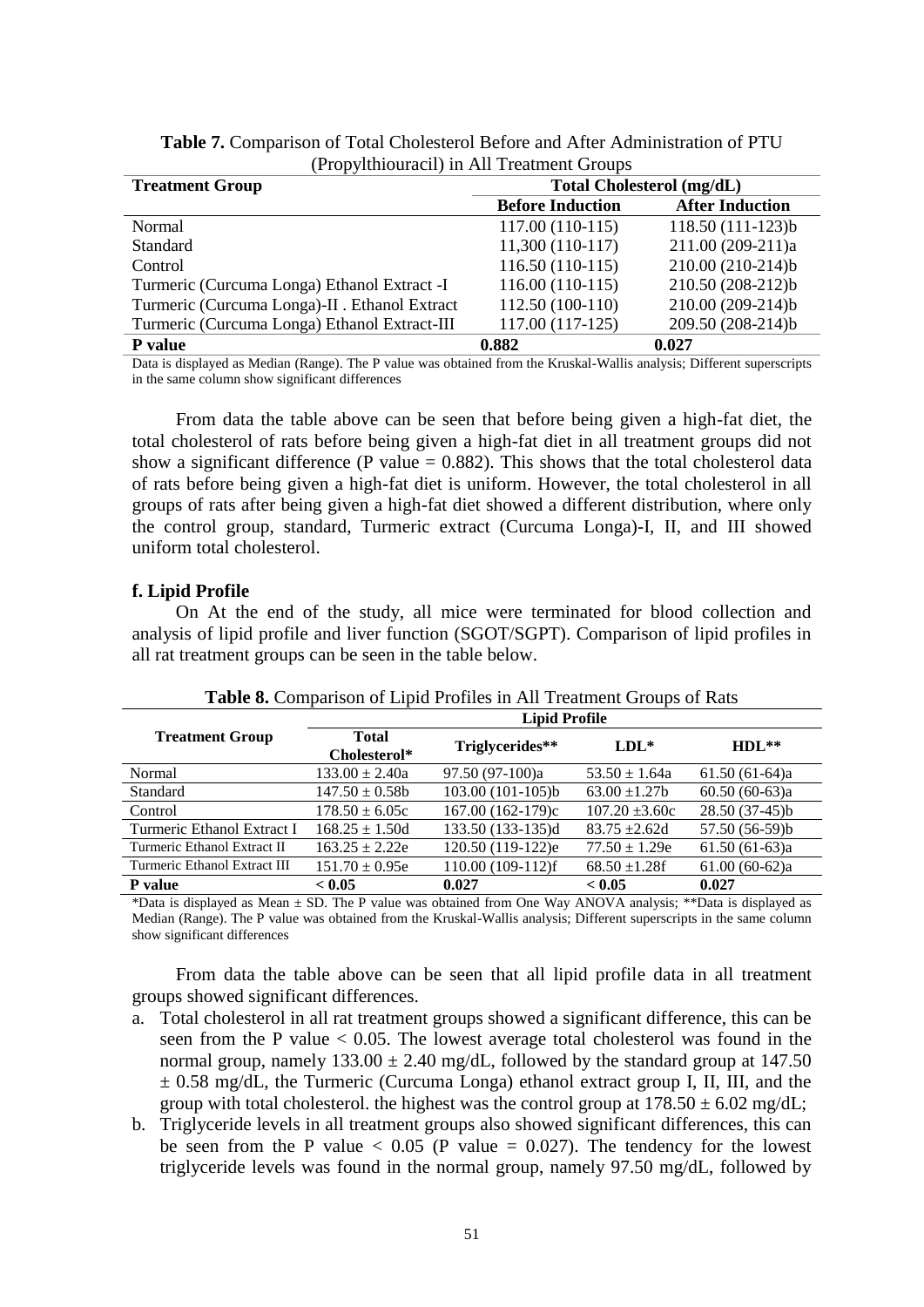the standard group at 103.00 mg/dL, the Turmeric (Curcuma Longa) ethanol extract group I, II, III, and the group with the highest triglyceride levels was the control group of 167.00 mg/dL.

- c. LDL levels also showed significant differences in all treatment groups, this can be seen from the P value < 0.05. The lowest average LDL level was found in the normal group, namely 53.50  $\pm$  1.64 mg/dL, followed by the standard group at 63.00  $\pm$  1.27 mg/dL, the Turmeric (Curcuma Longa) ethanol extract group I, II, III, and the group with LDL levels. the highest was the control group at  $107.50 \pm 3.60$  mg/dL.
- d. HDL levels also showed significant differences in all treatment groups, this can be seen from the P value  $< 0.05$  (P value = 0.027). The tendency for the highest HDL levels was found in the normal group, namely 61.50 mg/dL, followed by the standard group at 60.50 mg/dL, the Turmeric extract group (Curcuma Longa) I, II, III, and the group with the lowest HDL levels was the control group at 28.50. mg/dL.

### **g. Liver Function**

Other parameters are also assessed in all groups of rats at the end of the study was liver function, namely: SGOT and SGPT levels. Comparison of SGOT and SGPT levels in all rat treatment groups can be seen in the table below.

**Table 9.** Comparison of SGOT and SGPT Levels in All Treatment Groups

| <b>Treatment Group</b>                        | <b>SGOT Level (U/L)</b> | <b>SGPT</b> level (U/L) |
|-----------------------------------------------|-------------------------|-------------------------|
| Normal                                        | $27.50(26-30)a$         | $47.50 \pm 1.50a$       |
| Standard                                      | 110.00 (106-110)b       | $171.00 \pm 1.28b$      |
| Control                                       | 167.50 (162-170)c       | $97.25 \pm 1.50c$       |
| Turmeric (Curcuma Longa) Ethanol Extract -I   | 117.50 (116-120)d       | $100.75 \pm 3.56$ d     |
| Turmeric (Curcuma Longa)-II . Ethanol Extract | 121.00 (120-124)e       | $115.00 \pm 4.50e$      |
| Turmeric (Curcuma Longa) Ethanol Extract-III  | 129.50 (128-130)f       | $142.00 \pm 2.08b$      |
| P value                                       | 0.027                   | < 0.05                  |

\*Data is displayed as Mean  $\pm$  SD. The P value was obtained from One Way ANOVA analysis; \*\*Data is displayed as Median (Range). The P value was obtained from the Kruskal-Wallis analysis; Different superscripts in the same column show significant differences

From data the table above shows that the levels of SGOT and SGPT in all rat treatment groups showed significant differences, this can be seen from the P value  $< 0.05$ . The tendency for the highest SGOT levels was found in the control group, namely 167.50 U/L and the lowest in the normal group, namely 27.50 U/L. Meanwhile, a similar picture was found in SGPT levels, the group with the highest SGPT levels was found in the standard group, namely 170.50 U/L and the lowest was found in the normal group, namely 47.50 U/L.

#### **4.2 Discussion**

The results of this study showed that the ethanol extract of turmeric (Curcuma Longa) showed a significant improvement in lipid profile at the end of the study. Turmeric ethanol (Curcuma Longa) at the highest dose showed the most optimal improvement in lipid profile. This can be seen from the decrease in total cholesterol, triglyceride, and LDL levels as well as the increase in HDL levels from the Turmeric (Curcuma Longa)-II and III ethanol group. However, this improvement in lipid profile in the Turmeric (Curcuma Longa)-III ethanol group of mice did not exceed the improvement shown in the standard group. The anti-dyslipidemic effect of Turmeric (Curcuma Longa) ethanol extract may be related to the content of various phytochemicals in turmeric rhizome.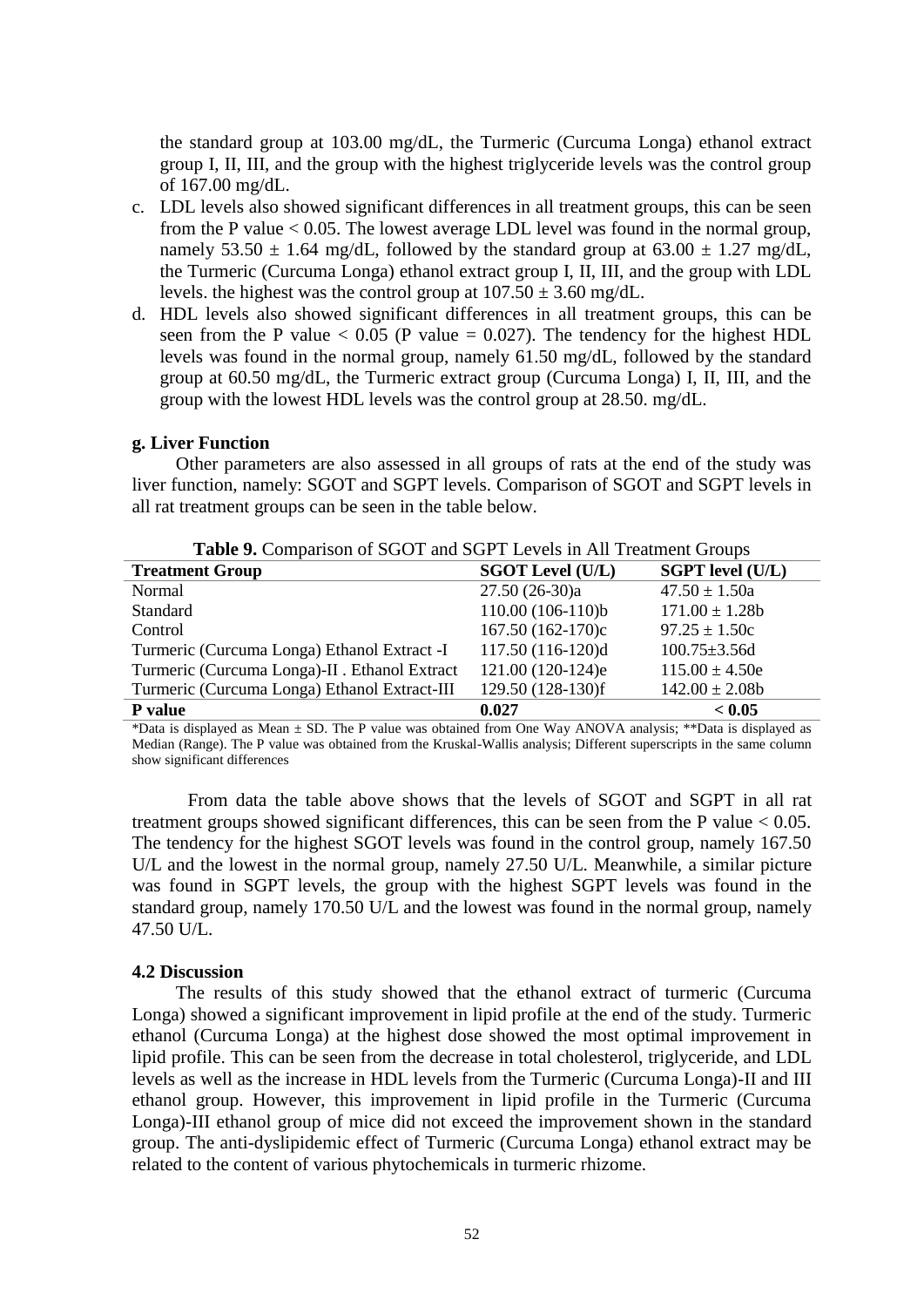Several studies have demonstrated the potential of these phytochemicals as antidyslipidemia. The content of polyphenols can cause down-regulation of modulation of proinflammatory cell signals such as nuclear factor-κB, activated protein-1, and mitogenactivated protein kinase through inhibition of the arachidonic acid cascade and eicosanoids derivatives. Another possible mechanism for the anti-dyslipidemic effect of polyphenolic compounds is the regulation of gut microbiota. These polyphenolic compounds in the intestine will interact with the gut microbiota thereby increasing various beneficial metabolite products such as short chain free fatty acids, as well as intestinal microbiota such as Akkermansia municiphilia sp. restore inflammatory conditions in the intestine, improve intestinal permeability, and insulin sensitivity. Furthermore,(Sun, Wang and Qin, 2018; Feldman et al., 2021).

Other studies that discuss the anti-dyslipidemic effect of turmeric ethanol are still limited, but the results of Ardhani's research (2017), entitled The Effectiveness of Turmeric Extract (Curcuma domestica) as Non-Pharmacological Therapy for Dyslipidemia and Antiatherosclerosis, states that giving turmeric extract can be a therapy nonpharmacological dyslipidemia and as an antiatherosclerosis agent. Turmeric extract contains the compound curcumin which is an antioxidant. Curcumin can reduce LDL oxidation which plays a role in foam cell formation, suppresses inflammatory processes in blood vessels, and protects blood vessel endothelium from free radicals (Ardhani et al., 2017). Apart from being an antioxidant, curcumin can reduce cholesterol levels due to inhibiting the reabsorption of cholesterol from outside (exogenous) and increasing the enzyme Hmg-CoA reductase inhibitor so that fat synthesis can run well.(Komang and Laksmi, 2014). Treatment and prevention of disease with curcumin is one of the therapeutic modalities that is not inferior to the pharmacological approach (Shishodia et al., 2005).

In addition, turmeric ethanol extract, also significantly reduced levels of SGOT and SGPT compared to the control group. This decrease in SGOT and SGPT levels is associated with improvement in Non-Alcoholic Fatty Liver Disease (NAFLD). Several studies have shown that NAFLD is a risk factor for the development of atherosclerosis. This is because NAFLD causes dysfunction of the vascular endothelium. Thong and Quynh (2021) reported that both SGOT and SGPT correlated with the occurrence of NAFLD, but the use of SGOT and SGPT separately could show errors in confirming mild NAFLD. In severe cases of NAFLD, SGOT will increase slightly and in mild cases SGOT levels can be found in normal amounts. Therefore,(Thong and Quynh, 2021). In this study, the levels of SGOT and SGPT in the group of rats receiving ethanol extract of turmeric (Curcuma Longa) were lower than the levels of SGOT and SGPT in the control group. This shows that turmeric ethanol extract (Curcuma Longa)- can protect liver tissue from NAFLD compared to the group that did not receive turmeric ethanol (Curcuma Longa)-. However, the possibility of mild NAFLD in the group of rats receiving turmeric ethanol (Curcuma Longa) could not be ruled out.

# **V. Conclusion**

As for the conclusion that can be drawn from the results of this study is that the ethanol extract of turmeric (Curcuma Longa) III (151.70  $\pm$  0.95 mg/dl) can significantly reduce total cholesterol compared to the control group (178.50  $\pm$  6.05 mg/dl). (P value < 0.05). The ethanol extract of turmeric (Curcuma Longa) III ( $110.00\pm$  ( $109-112$ ) mg/dl) was able to significantly reduce triglyceride levels compared to the control group (167.00 (162- 179) mg/dl). (P value  $= 0.027$ ). The ethanol extract of turmeric (Curcuma Longa) III (68.50)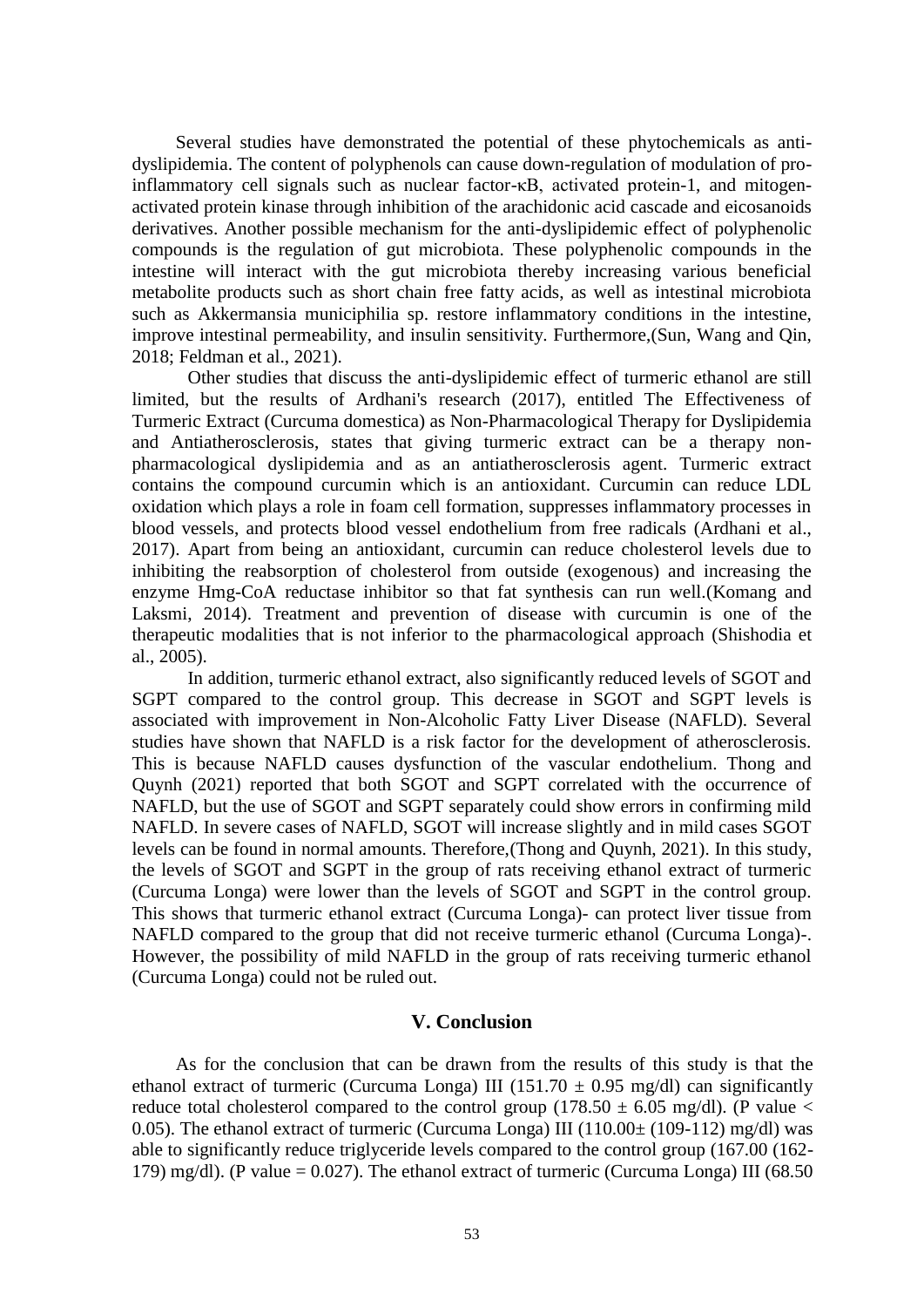$\pm$  1.28 mg/dl) could significantly reduce LDL levels compared to the control group (107.20  $\pm$  3.60 mg/dl). (P value  $\lt$  0.05). The ethanol extract of turmeric (Curcuma Longa) III, (61.00 (60-62) mg/dl) could significantly increase HDL levels compared to the control group (28.50 (37-45) mg/dl). (P value =  $0.027$ ).

#### **References**

- Abarikwu, S. O. et al. (2020) 'Evaluation of the protective effects of quercetin and gallic acid against oxidative toxicity in rat's kidney and HEK-293 cells', Toxicology Reports, 7(February), pp. 955–962. doi: 10.1016/j.toxrep.2020.07.015.
- Aldahmash, B. A. and El-Nagar, D. M. (2016) 'Antioxidant Effects of Captopril against Lead Acetate-Induced Hepatic and Splenic Tissue Toxicity in Swiss Albino Mice', Saudi Journal of Biological Sciences, 23(6), pp. 667–673. doi: 10.1016/j.sjbs.2016.05.005.
- Aparicio, H. J. et al. (2021) Heart Disease and Stroke Statistics-2021 Update A Report from the American Heart Association, Circulation. doi: 10.1161/CIR.0000000000000950.
- Ardhani, S. et al. (2017) 'Efektivitas Ekstrak Kunyit (Curcuma domestica) Sebagai Terapi Non Farmakologi Dislipidemia dan Antiaterosklerosis', Medula, 7(5), pp. 194–198.
- Bahri, S., Pasaribu, F. and Sitorus, P. (2012) 'Uji Ekstrak Etanol Kulit Buah Manggis (Garcinia Mangostana ,L) Terhadap Penurunan Kadar Glukosa Darah', Journal of Pharmaceutics and Pharmacology, 1(1), pp. 1–8.
- Batubara, M. S., Sabri, E. and Tanjung, M. (2017) 'Pengaruh Pemberian Ekstrak Etanol Daun Andaliman (Zanthoxylum acanthopodium DC.) terhadap Gambaran Morfologi Ovarium Mencit (Mus musculus L.) Strain DDW', Klorofil, 1(1), pp. 5–10.
- D'Agostino, R. B. et al. (2008) 'General cardiovascular risk profile for use in primary care: The Framingham heart study', Circulation, 117(6), pp. 743–753. doi: 10.1161/CIRCULATIONAHA.107.699579.
- Dipiro J et al. (2015) Pharmacoterapy A Phatophysiologic Approach, AIAA Guidance, Navigation, and Control Conference.
- El-Sayed, E. M. et al. (2011) 'Cardioprotective effects of Curcuma longa L. extracts against doxorubicin-induced cardiotoxicity in rats', Journal of Medicinal Plants Research, 5(17), pp. 4049–4058.
- Feldman, F. et al. (2021) 'Efficacy of polyphenols in the management of dyslipidemia: A focus on clinical studies', Nutrients, 13(2), pp. 1–42. doi: 10.3390/nu13020672.
- Fouad, A. A. and Jresat, I. (2013) 'Captopril and telmisartan treatments attenuate cadmium-induced testicular toxicity in rats', Fundamental and Clinical Pharmacology, 27(2), pp. 152–160. doi: 10.1111/j.1472-8206.2011.00974.x.
- Gustomi Rima, M. P. L. (2015) 'Ekstrak Rimpang Kunyit Menurunkan Kadar Lemak Darah Pasien Hiperlipidemia (Turmeric (Curcuma Longa Linn) Extract Toward Modification of Blood Lipid Level in Hyperlipidemia Patients)', Journals of Ners Community,  $6(Vol\ 6, No\ 1\ (2015))$ , pp. 1–7. Available at: http://journal.unigres.ac.id/index.php/JNC/article/view/66.
- Irmadoly, N. et al. (2014) 'Uji Aktivitas Antidislipidemia In Vivo Fraksi Ekstrak Daun Salam ( Eugenia polyantha ) pada Tikus Galur Wistar yang diinduksi Diet Tinggi Lemak', Jurnal Kedokteran dan Kesehatan, 1(1), pp. 21–24.
- Jijith, U. S. and Jayakumari, S. (2018) 'Screening methods for antihyperlipidemic activity : A review', 10(2), pp. 2017–2019.
- Kemenkes RI (2018) 'Hasil Riset Kesehatan Dasar Tahun 2018', Kementrian Kesehatan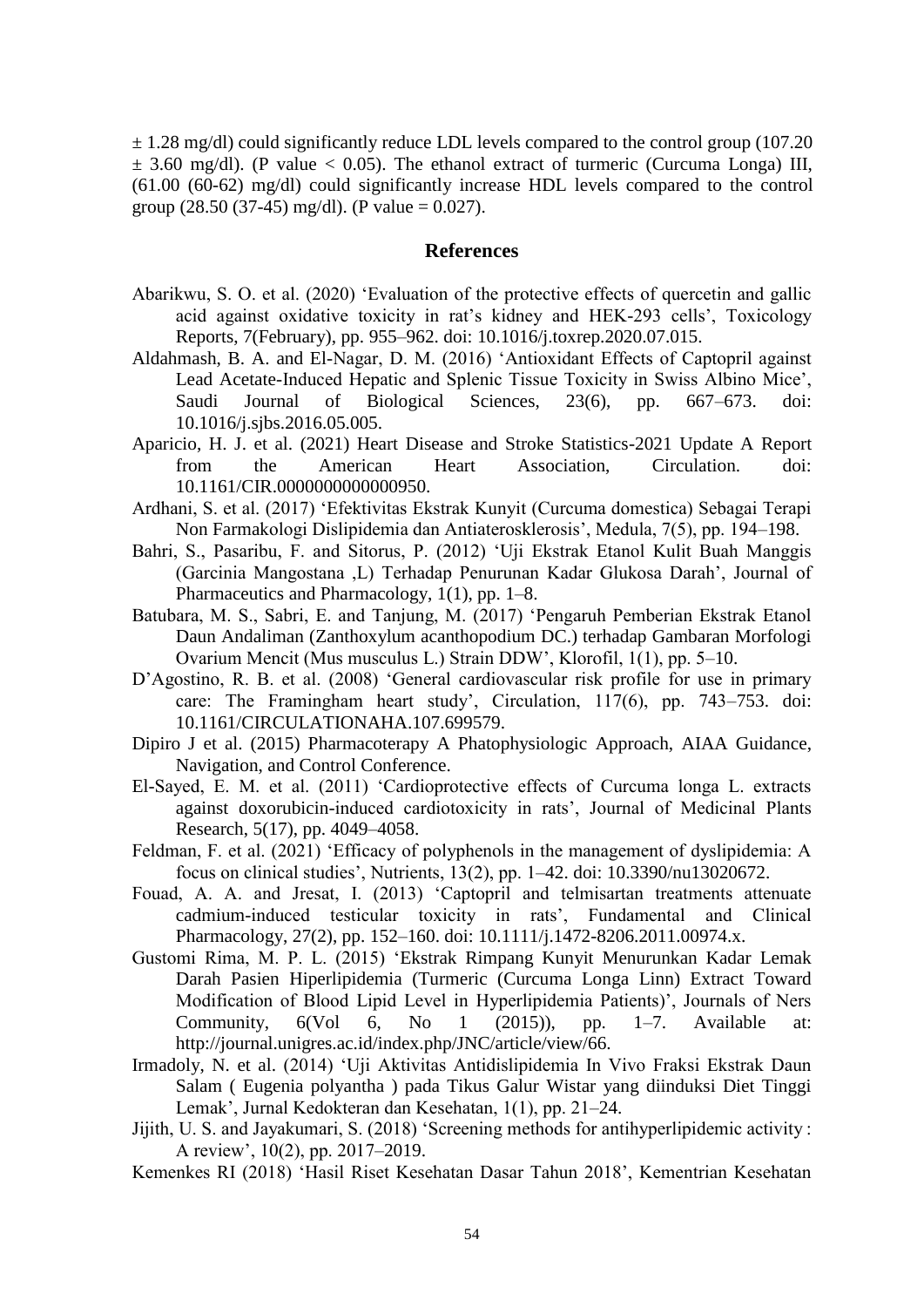RI, 53(9), pp. 1689–1699.

- Komang, N. and Laksmi, S. (2014) 'Continuing Continuing Development Professional Medical Development', 41(11), pp. 823–827.
- Kosasih, E. et al. (2019) 'Hepatoprotective Effect of Citrus Sinensis Peel Extract Against Isoniazid and Rifampicin-induced Liver Injury in Wistar Rats', Majalah Obat Tradisional, 24(3), pp. 197–203. doi: 10.22146/mot.45762.
- Manarin, G. et al. (2019) 'Curcuma longa L. ameliorates asthma control in children and adolescents: A randomized, double-blind, controlled trial', Journal of Ethnopharmacology, 238, p. 111882. doi: 10.1016/j.jep.2019.111882.
- Mutia, M. S. and Chiuman, L. (2019) 'Hepatoprotective Effect of Citrus sinensis ( L .) Osbeck Ethanol Extract in Paracetamol-Induced Rats Efek Hepatoprotektif Ekstrak Etanol Citrus sinensis L . Osbeck pada Tikus yang Diinduksi Parasetamol', Majalah Kedokteran Bandung, 51(4), pp. 189–193.
- Olayinka, E. T. et al. (2014) 'Protective effect of quercetin on melphalan-induced oxidative stress and impaired renal and hepatic functions in rat', Chemotherapy Research and Practice, 2014. doi: 10.1155/2014/936526.
- Rezzani, R., Franco, C. and Rodella, L. F. (2019) 'Curcumin as a therapeutic strategy in liver diseases', Nutrients, 11(10), pp. 1–7. doi: 10.3390/nu11102498.
- Sabale, P., Modi, A. and Sabale, V. (2013) 'Curcuma longa Linn. A Phytochemical and Phytopharmacological Review', Research Journal of Pharmacognosy and Phytochemistry,  $5(2)$ , pp.  $59-68$ .
- Shishodia, S. et al. (2005) 'Curcumin (diferuloylmethane) inhibits constitutive NF-κB activation, induces G1/S arrest, suppresses proliferation, and induces apoptosis in mantle cell lymphoma', Biochemical Pharmacology, 70(5), pp. 700–713. doi: 10.1016/j.bcp.2005.04.043.
- Subhawa Harsa, I. M. (2014) 'Efek Pemberian Diet Tinggi Lemak Terhadap Profil Lemak Darah Tikus Putih (Rattus norvegicus)', Universitas Wijaya Kusuma, 31, pp. 21–28.
- Sun, Y. E., Wang, W. and Qin, J. (2018) 'Anti-hyperlipidemia of garlic by reducing the level of total cholesterol and low-density lipoprotein', Medicine (United States), 97(18), pp. 1–8. doi: 10.1097/MD.0000000000010255.
- Taufik, F. (2020) 'Skripsi 2020'.
- Thong, V. D. and Quynh, B. T. H. (2021) 'Correlation of serum transaminase levels with liver fibrosis assessed by transient elastography in vietnamese patients with nonalcoholic fatty liver disease', International Journal of General Medicine, 14, pp. 1349–1355. doi: 10.2147/IJGM.S309311.
- Untari, M. K. and Pramukantoro, G. E. (2020) 'Aktivitas Antihiperkolesterolemia Ekstrak Etanol Daun Stevia Rebaudiana Bertoni Pada Tikus Putih Jantan', Journal Syifa Sciences and Clinical Research, 2(1), pp. 11–20. doi: 10.37311/jsscr.v2i1.2700.
- Widowati, W. et al. (2016) 'Antioxidant and Anti Aging Assays of Oryza sativa Extracts, Vanillin and Coumaric Acid', Journal of Natural Remedies, 16(3), pp. 88–99. doi: 10.18311/jnr/2016/7220.
- Widowati, W. et al. (2017) 'Antioxidant and antiaging assays of Hibiscus sabdariffa extract and its compounds', Natural Product Sciences, 23(3), pp. 192–200. doi: 10.20307/nps.2017.23.3.192.
- Widowati, W. et al. (2018) 'Antioxidant and antiaging activities of Jasminum sambac extract, and its compounds', Journal of Reports in Pharmaceutical Sciences, 7(3), pp. 270–285.
- Worotikan, R. V., Tuju, E. A. and Kawuwung, F. (2017) 'Analisa Efektivitas Antidiabetes Ekstrak Etanol Buah Andaliman (Zanthoxylum acanthopodium DC) pada